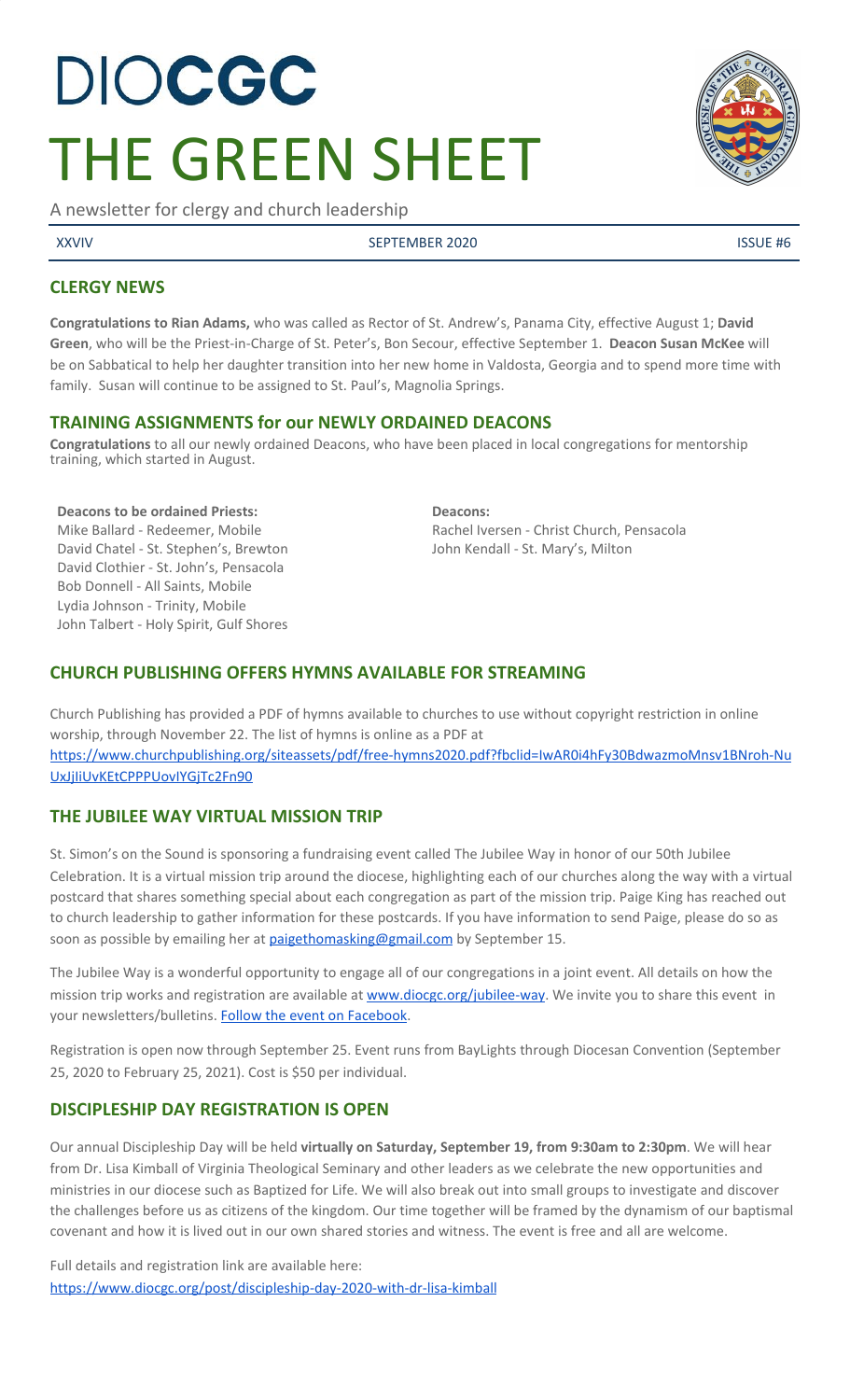## **LEARN - PRAY - ACT RESOURCES AVAILABLE**

Bishop Russell recently called out for a recommitment to our work of Becoming Beloved Community. The Commission on Racial Justice & Reconciliation gathered resources for us to do this work. You can find the resources at [www.diocgcorg/learn-pray-act.](http://www.diocgcorg/learn-pray-act)

## **COVID-19 RESOURCES**

Please visit [www.diocgc.org/concerning-covid19](http://www.diocgc.org/concerning-covid19) for all updates pertaining to diocesan recommended resources during the COVID-19 pandemic. PPP loan forgiveness rules are still changing so stay tuned!

#### **COPIER/SCANNER AVAILABLE**

St. Christopher's, Pensacola, has a Sharp MX-3050v copier / scanner available for an assumption of the current lease. The lease is held by Wells Fargo and has less than three years remaining. The cost is approximately \$105.00 per month and includes 2000 black & white copies per month, toner supplies and maintenance. Please contact Michelle Haskew for details, [michelle@scpen.org](mailto:michelle@scpen.org).

#### **REMINDERS:**

- Your annual church financial audit is due to the diocesan office by September 1 (per Canons). We fully understand if you are delayed due to COVID closure / distancing difficulties. We ask that you notify Kim or Dwight to provide a status of when you plan to complete your audit. Thank you to those churches that have completed your audit or checked in with us!
- 2020 Tax Guides are available at CPG.org. For clergy personal income tax returns: 2020 Clergy Tax Return [Preparation](https://www.cpg.org/linkservid/D998735C-CE21-6189-EB815B133ECD868A/showMeta/0/?label=2020%20Clergy%20Tax%20Return%20Preparation%20Guide%20for%202019%20Tax%20Returns) Guide for 2019 Returns CPG [Supplement](https://www.cpg.org/linkservid/DA0301BC-D8CF-06D3-C4C6BAB106394432/showMeta/0/?label=Supplement%20to%20the%202020%20Clergy%20Tax%20Return%20Preparation%20Guide%20for%202019%20Returns) to the 2020 Clergy Tax Return Preparation Guide

#### **2020 LOGIN CREDENTIALS FOR TENS STEWARDSHIP MATERIALS**

We are a diocesan member of [T](http://r20.rs6.net/tn.jsp?f=0012pqt_t4bfTKnRF8Xmufb-M4Ry8JkNpVzuf-DfMr466n2fJlrEabEgWXavWDn2Hx3i5ph5cMsQu0KkvBM2IIao7IcazXgBLtGdZrXLuo4poO7i2eq_EiuExGDSC-wd1a3AjKcDRDPj18=&c=9_JBIUfw9Y9WIzA02dVBmW_Dc5eF3SbOEA5-vLB-MbLj0nQWfaMvNg==&ch=bNQQUmRhILUjCbu1RkHCQ0rqqsD1-RBYprcIQ3NuhLlaKPcsXS1TyQ==)ENS, The Episcopal Network for [Stewardship](http://r20.rs6.net/tn.jsp?f=0012pqt_t4bfTKnRF8Xmufb-M4Ry8JkNpVzuf-DfMr466n2fJlrEabEgWXavWDn2Hx3i5ph5cMsQu0KkvBM2IIao7IcazXgBLtGdZrXLuo4poO7i2eq_EiuExGDSC-wd1a3AjKcDRDPj18=&c=9_JBIUfw9Y9WIzA02dVBmW_Dc5eF3SbOEA5-vLB-MbLj0nQWfaMvNg==&ch=bNQQUmRhILUjCbu1RkHCQ0rqqsD1-RBYprcIQ3NuhLlaKPcsXS1TyQ==). With our membership comes the ability for all of our churches to use the materials advertised by TENS. They include all the printable materials and resources for an eight week giving campaign. This year's materials combined with the ZOOM workshops in July and August will help you and your congregation navigate these new times, using technical and pastoral best practices. Please download the tools through the members portal and invite your stewardship teams to sign up for workshops.

The login credentials change each year for members. Website: <https://www.tens.org/resources/member-resources/> Please note the login credentials for 2019: **Username:** 1PETER **Password:** FOUR:10

#### **CONGREGATIONAL RESOURCE REMINDER**

Thank you to each congregation's work to participate in the Episcopal Diocese of the Central Gulf Coast's Congregational Vitality Survey! With almost all our congregations using the same assessment tool we will have a snapshot of the diocese as a whole around seven aspects of vitality which will assist us all in determining diocesan priorities for the future: discipleship, mission engagement, evangelism, leadership, worship, belonging, and health.

Here is a link to all the resources available through this survey: [http://www.uscongregations.org/.](http://www.uscongregations.org/) For more information, please contact The Rev. Kammy Young at [kammy@diocgc.org](mailto:kammy@diocgc.org).

#### **INSURANCE UPDATES / INFORMATION**

- Annual Enrollment for Medical and Dental benefits will run October 12 to October 30, 2020. We will be releasing more information in the coming weeks. One change: we have added a stand-alone option to offer eligible employees the Employee Assistance Program (EAP) for those that are not currently covered by a Church Medical Trust Plan.
- We will be scheduling a webinar that will cover information members may find helpful as they navigate their Medical Trust healthcare benefits. Dates/time will be communicated shortly..
- Note: there will be a one-time "Open Enrollment" period for eligible employees that may wish to add a short-term and/or long-term disability benefit (without medical underwriting). This will be an option to select during Annual Enrollment (Oct. 12-31). We will share this information when CPG makes it available.
- Please visit our website for additional insurance info:
	- <https://www.diocgc.org/congregational-resources>
	- Risk Management & Insurance Basics for Religious Organizations [\(recommended\)](https://2f23db9c-81c0-437f-88c1-0d3b99fdb03d.filesusr.com/ugd/ca270f_0fc945a39bad470191c4075c97602c08.pdf)
	- Safety and Insurance Handbook for Churches [\(recommended\)](https://2f23db9c-81c0-437f-88c1-0d3b99fdb03d.filesusr.com/ugd/4525a9_6b89020a60b040f49e2f7feb44b56873.pdf)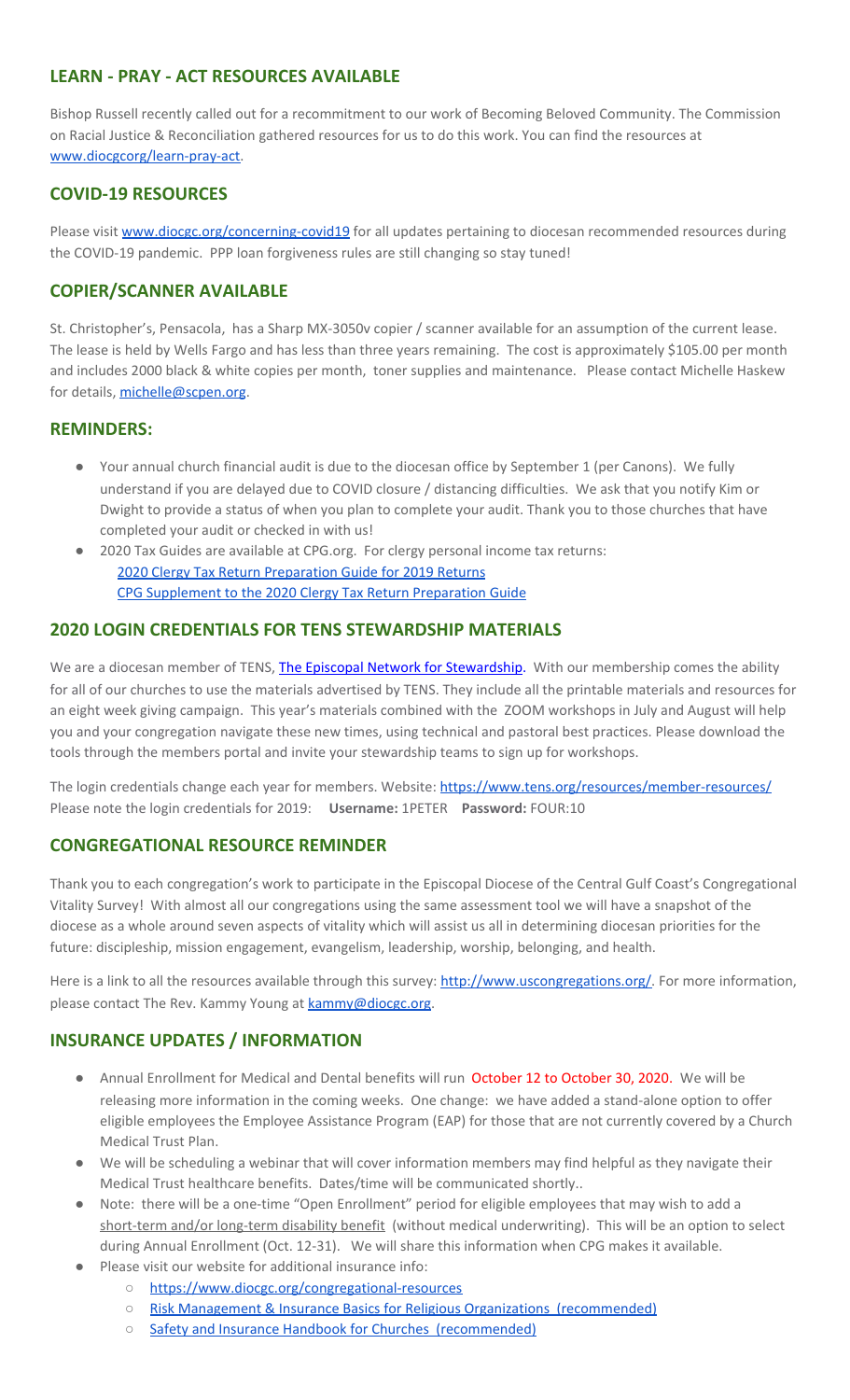## **CONGREGATIONS IN TRANSITION (as of 8/1/2020)**

| Destin, St. Andrew's                                               | Receiving names                              |
|--------------------------------------------------------------------|----------------------------------------------|
| Foley, St. Paul's                                                  | Interim in place and profile being developed |
| Lillian, Advent                                                    | Rector called and in place                   |
| Milton, St. Mary's                                                 | Interim in place                             |
| Mobile, Trinity                                                    | Interviewing                                 |
| Panama City Beach, Episcopal Churches of (Grace and St.<br>Thomas) | Receiving names                              |
| St. Luke's, Marianna                                               | Now vacant                                   |
| St. Mark's, Troy                                                   | Now vacant                                   |
| St. James, Port St. Joe                                            | Now vacant                                   |

For information, please contact:

The Rev. Massey Gentry, Canon to the Ordinary, at [mgfairhope@gmail.com](mailto:mgfairhope@gmail.com) or (251) 459-4169. **Please do not contact the openings directly.**

# **SAFEGUARDING TRAINING (ONLINE)**

Our ministries to children and youth are a vital part of the mission of our church; training in the prevention, detection, and reporting of sexual abuse helps us to provide a safe environment. Safeguarding is primarily about *abuse prevention training* and is **mandatory** for those working with and around children and youth. Anyone can take these online modules at any time and at your own pace. Enrolling is simple; just follow the few steps in our short guideline document available on the diocesan website: [https://docs.wixstatic.com/ugd/ca270f\\_efa8f4dca14f48a3ada58d6efc090309.pdf](https://docs.wixstatic.com/ugd/ca270f_efa8f4dca14f48a3ada58d6efc090309.pdf)

## **JOB POSTINGS**

No job postings at this time.

## **FACEBOOK GROUP FOR CHURCH COMMUNICATORS**

Jenn Johnson, diocesan missioner for communications, moderates a closed Facebook Group for anyone who is involved in church communications within our diocese. It is a way to share ideas and resources, or pose questions and concerns. To join, contact Jenn at [jenn@diocgc.org.](mailto:jenn@diocgc.org)

#### **COMMUNICATIONS QUICK LINKS**

Submit an article for [publication](http://www.emailmeform.com/builder/form/XqOP984Ae60c8m6ynr) Submit a [church/community](http://www.emailmeform.com/builder/form/eOM4Bb6VTb78y20Wrapf8) event Submit a job [posting](https://www.emailmeform.com/builder/form/0cZqC653GdH24p01aWQDfUh)

## **CYCLES OF PRAYER FOR DIOCESE AND PRISON MINISTRY**

Congregations are asked to include both our Diocesan Cycle of Prayer and our Prison Ministry Cycle of Prayer in their Prayers of the People, newsletters and/or bulletins. Both are available at [www.diocgc.org/cycle-of-prayer.](http://www.diocgc.org/cycle-of-prayer)

#### **BOOKMARK THE DIOCESAN CALENDAR**

Stay up-to-date on diocesan events by bookmarking our calendar: [https://www.diocgc.org/calendar-of-events.](https://www.diocgc.org/calendar-of-events)

#### **UPCOMING DIOCESAN EVENTS** (times listed are Central Time)

| <b>WHAT</b>                          | <b>WHEN</b>                  | <b>WHERE</b>                         |
|--------------------------------------|------------------------------|--------------------------------------|
| The Jubilee Way Virtual Mission Trip | Sep 25, '20 - Feb 25,<br>'21 | Online<br>www.diocgc.org/jubilee-way |
| Discipleship Day                     | Sep 19                       | Zoom (link for details)              |
| BayLights at Beckwith                | Sep 25-27                    | <b>Beckwith</b>                      |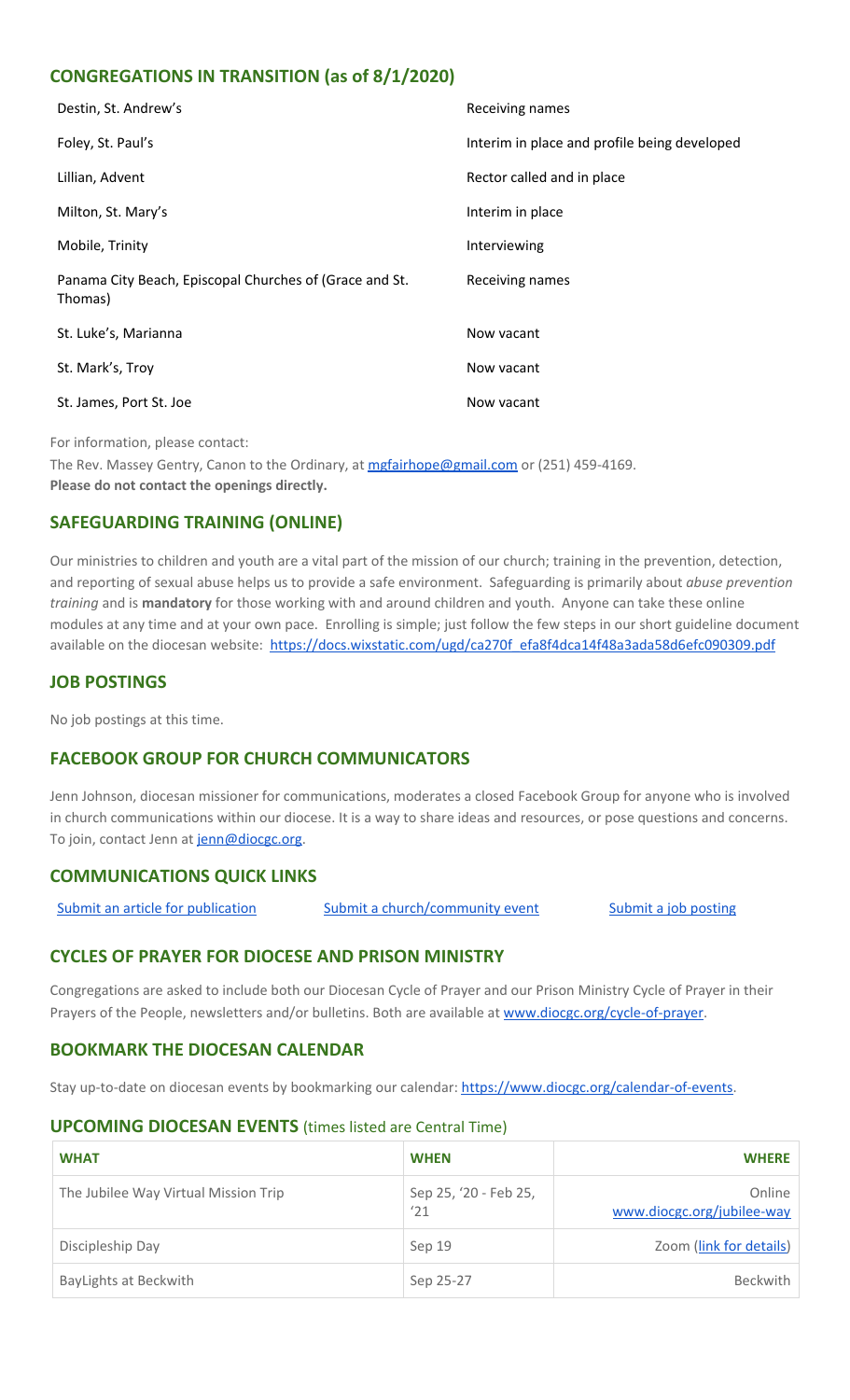## **BISHOP RUSSELL'S SCHEDULE**

| <b>WHAT</b>                                      | <b>WHEN</b> | <b>WHERE</b>             |
|--------------------------------------------------|-------------|--------------------------|
| Visitation                                       | Sep 6       | Epiphany, Crestview      |
| Labor Day Holiday                                | Sep 7       | Office Closed            |
| Faith in Action Bishops meeting                  | Sep 8       | <b>ZOOM</b>              |
| <b>Wednesday Visitation</b>                      | Sep 9 pm    | St. Mary's, Coden        |
| <b>General Convention Task Force on Ministry</b> | Sep 10      | tele/web Conference      |
| Visitation                                       | Sep 13      | St. Luke's, Marianna     |
| Visitation                                       | Sep 15      | Immanuel, Bay Minette    |
| House of Bishops meeting                         | Sep 16      | <b>ZOOM</b>              |
| Florida Bishops meeting                          | Sep 17      | <b>ZOOM</b>              |
| Discipleship Day                                 | Sep 19      | <b>ZOOM</b>              |
| Visitation                                       | Sep 20 am   | St. John's, Monroeville  |
| Visitation                                       | Sep 20 pm   | St. Peter's, Jackson     |
| College for Bishops conference                   | Sep 23      | tele/web conference      |
| Visitation                                       | Sep 27      | Christ Church, Pensacola |
| Visitation                                       | Sep 29 pm   | St. Michael's, Chickasaw |